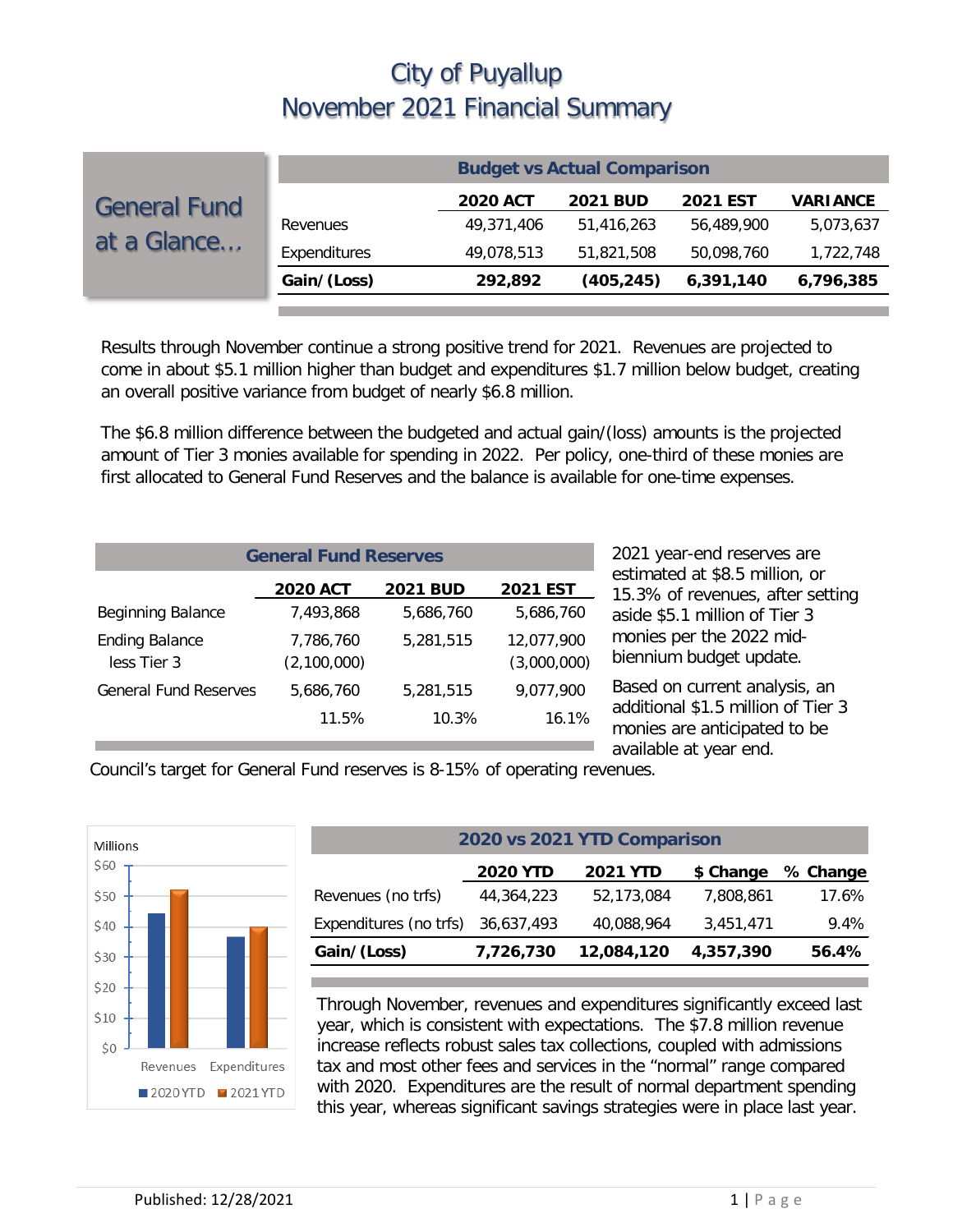| <b>General Fund Revenues by Type (excluding transfers)</b> |                 |                 |                 |                 |          |  |
|------------------------------------------------------------|-----------------|-----------------|-----------------|-----------------|----------|--|
|                                                            | <b>2021 BUD</b> | <b>2021 YTD</b> | <b>2021 EST</b> | <b>VARIANCE</b> |          |  |
| Property Tax                                               | 9,370,130       | 8,571,398       | 9,451,900       | 81,770          | $0.9\%$  |  |
| Sales & Use Tax                                            | 24,495,870      | 25,239,188      | 27,512,200      | 3,016,330       | 12.3%    |  |
| Other Tax                                                  | 5,207,240       | 5,212,122       | 5,576,000       | 368,760         | 7.1%     |  |
| Licenses & Permits                                         | 1,888,360       | 2,183,723       | 2.315.700       | 427,340         | 22.6%    |  |
| Intergovernmental                                          | 3,174,827       | 2,927,891       | 3,141,600       | (33, 227)       | $-1.0\%$ |  |
| <b>Charges for Services</b>                                | 3,314,986       | 3,849,511       | 4,047,100       | 732,114         | 22.1%    |  |
| Fines & Forfeitures                                        | 3,414,410       | 3,404,795       | 3,549,400       | 134,990         | 4.0%     |  |
| Miscellaneous                                              | 480,440         | 784,457         | 826,000         | 345,560         | 71.9%    |  |
| <b>Total Revenues</b>                                      | 51,346,263      | 52,173,084      | 56,419,900      | 5,073,637       | 9.9%     |  |

Revenues are budgeted conservatively per the budget stability policy, with two exceptions for sales tax and development engineering fees. Through November, overall sales tax continues a strong trend of economic recovery. Other revenues are coming in essentially as expected during a "normal" year.

**Sales Tax:** Retail Trade and Professional & Other Services sectors continue to be strong performers in terms of sales tax. Both Construction and Accommodations/Food have significantly improved since the beginning of the year, with sales tax collections over the past few months at pre-pandemic levels.

**Licenses & Permits:** Building permits are expected to exceed budget by \$280,000.

**Charges for Services:** Plan review fees are expected to exceed budget by \$400,000.

**Miscellaneous:** Includes \$330,000 of one-time monies for the sale of property on South Hill.

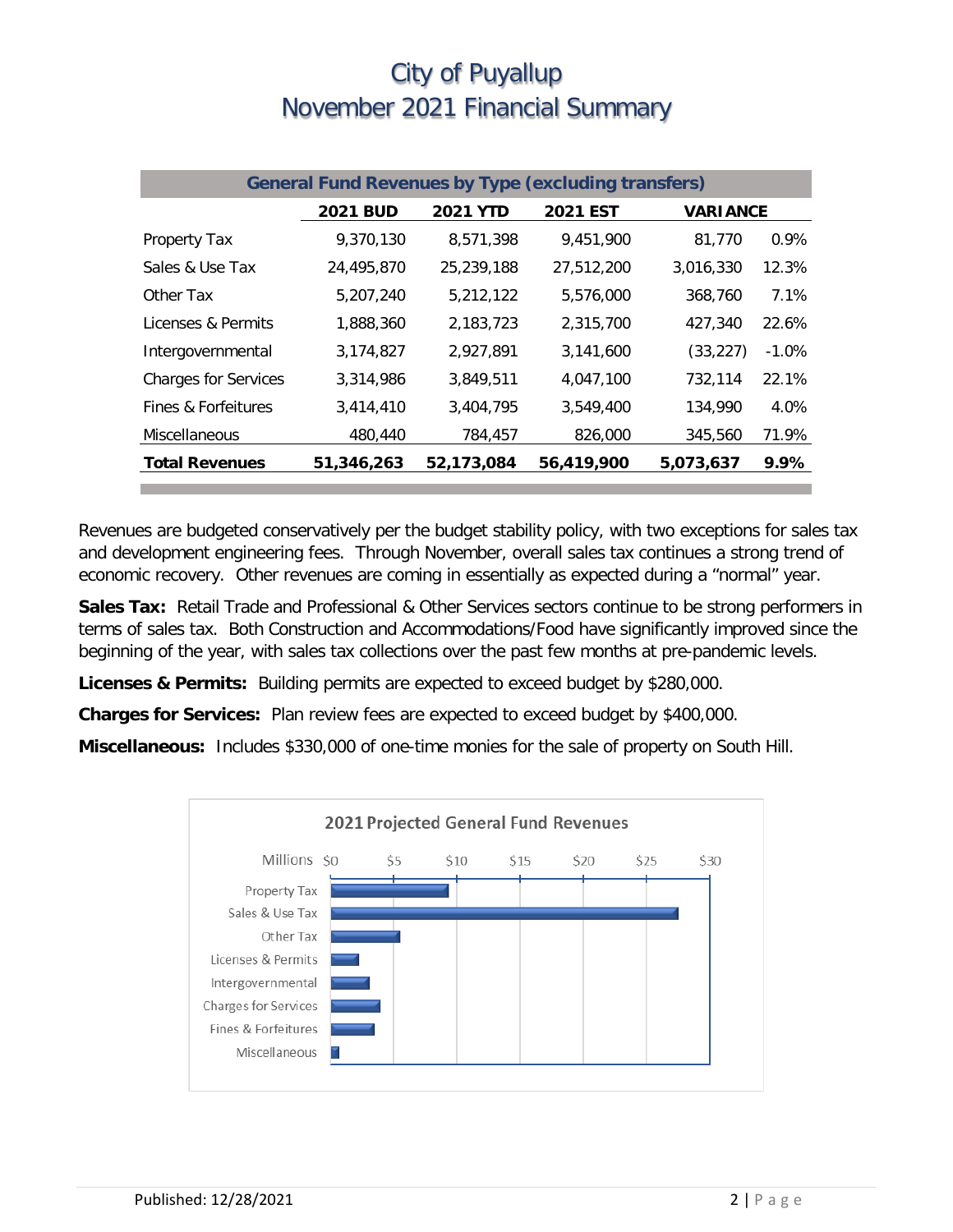| <b>General Fund Expenditures by Department (excluding transfers)</b> |                 |                 |                 |                 |         |
|----------------------------------------------------------------------|-----------------|-----------------|-----------------|-----------------|---------|
|                                                                      | <b>2021 BUD</b> | <b>2021 YTD</b> | <b>2021 EST</b> | <b>VARIANCE</b> |         |
| City Council                                                         | 225,120         | 151,613         | 159,600         | 65,520          | 29.1%   |
| City Manager                                                         | 1,523,499       | 1,065,405       | 1,161,500       | 361,999         | 23.8%   |
| <b>City Clerk</b>                                                    | 391,700         | 320,805         | 388,790         | 2,910           | 0.7%    |
| Dev & Permiting Svcs                                                 | 4,759,828       | 4,039,892       | 4,636,320       | 123,508         | 2.6%    |
| Finance                                                              | 758,710         | 628,217         | 723,830         | 34,880          | 4.6%    |
| Human Resources                                                      | 457,930         | 370,020         | 439,420         | 18,510          | 4.0%    |
| Legal                                                                | 1,274,060       | 1,152,478       | 1,255,720       | 18,340          | 1.4%    |
| Library                                                              | 2,979,940       | 2,268,616       | 2,649,700       | 330,240         | 11.1%   |
| <b>Municipal Court</b>                                               | 2,171,518       | 1,903,186       | 2,138,100       | 33,418          | 1.5%    |
| Non-Departmental                                                     | 1,069,942       | 833,588         | 1,001,530       | 68,412          | 6.4%    |
| Parks & Recreation                                                   | 6,280,789       | 5,043,761       | 5,825,130       | 455,659         | 7.3%    |
| Police                                                               | 22,479,212      | 20,403,994      | 22,527,800      | (48, 588)       | $-0.2%$ |
| Public Works                                                         | 2,808,400       | 1,907,389       | 2,364,200       | 444,200         | 15.8%   |
| <b>Total Expenditures</b>                                            | 47,180,648      | 40,088,964      | 45,271,640      | 1,909,008       | 4.0%    |

No major expenditure variances through November. Departments are authorized to spend up to their adopted budgets, without specific action needed to reduce spending.



General Government: City Council, City Clerk, City Manager, Finance, Human Resources, Legal, Non-Dept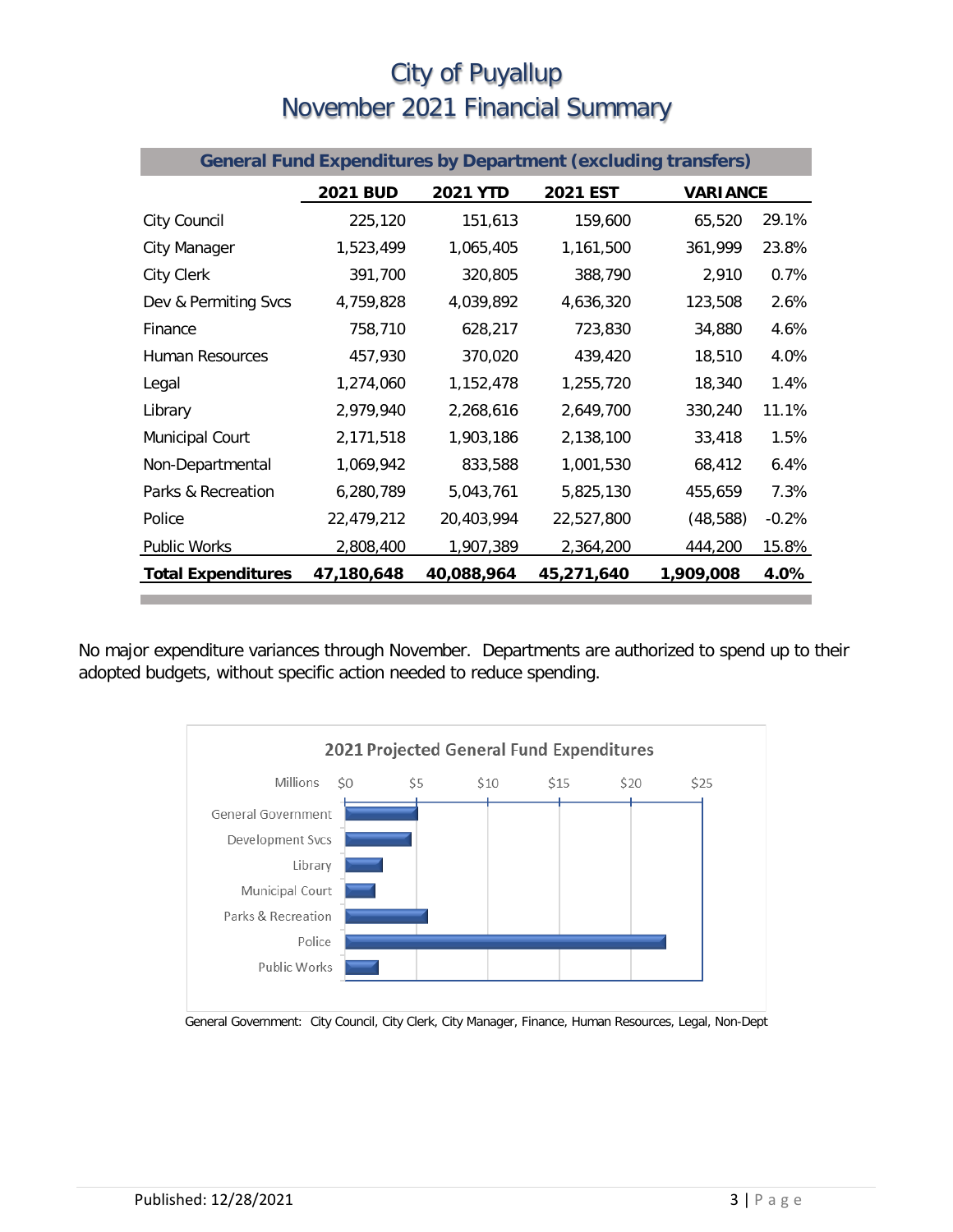Street Fund at a Glance… (excluding intrafund transfers)

The Street Fund accounts for repairs and maintenance, debt service and construction of city streets. Grants and other non-city monies are pursued to help offset costs of eligible capital projects.

|                                  | <b>Street Fund</b> |                 |                 |
|----------------------------------|--------------------|-----------------|-----------------|
|                                  | <b>2020 ACT</b>    | <b>2021 BUD</b> | <b>2021 YTD</b> |
| <b>Beginning Balance</b>         | 8,934,353          | 10,215,288      | 10,215,288      |
| <b>Fuel Tax/Multimodal Funds</b> | 385,937            | 429,490         | 358,833         |
| <b>Traffic Impact Fees</b>       | 662,116            | 1,200,000       | 1,306,964       |
| Capital Project Grants           | 1,932,349          | 9,735,429       | 6,916,302       |
| Other Revenues                   | 413,163            | 652,560         | 11,246          |
| Transfers In                     | 5,831,629          | 6,953,718       | 3,396,598       |
| <b>Total Revenues</b>            | 9,225,195          | 18,971,197      | 11,989,943      |
| <b>Operating Expenses</b>        | 1,784,997          | 2.077.810       | 2.940.521       |
| Debt Service                     | 1,156,219          | 1,031,770       | 1,031,063       |
| Capital Projects                 | 5,003,043          | 24,182,436      | 7,919,796       |
| Transfers Out                    |                    |                 |                 |
| <b>Total Expenditures</b>        | 7,944,260          | 27,292,016      | 11,891,379      |
| <b>Ending Balance</b>            | 10,215,288         | 1,894,469       | 10,313,852      |

Transfers In from GF Tier 1, Budget Stability, REET and LIFT grant.

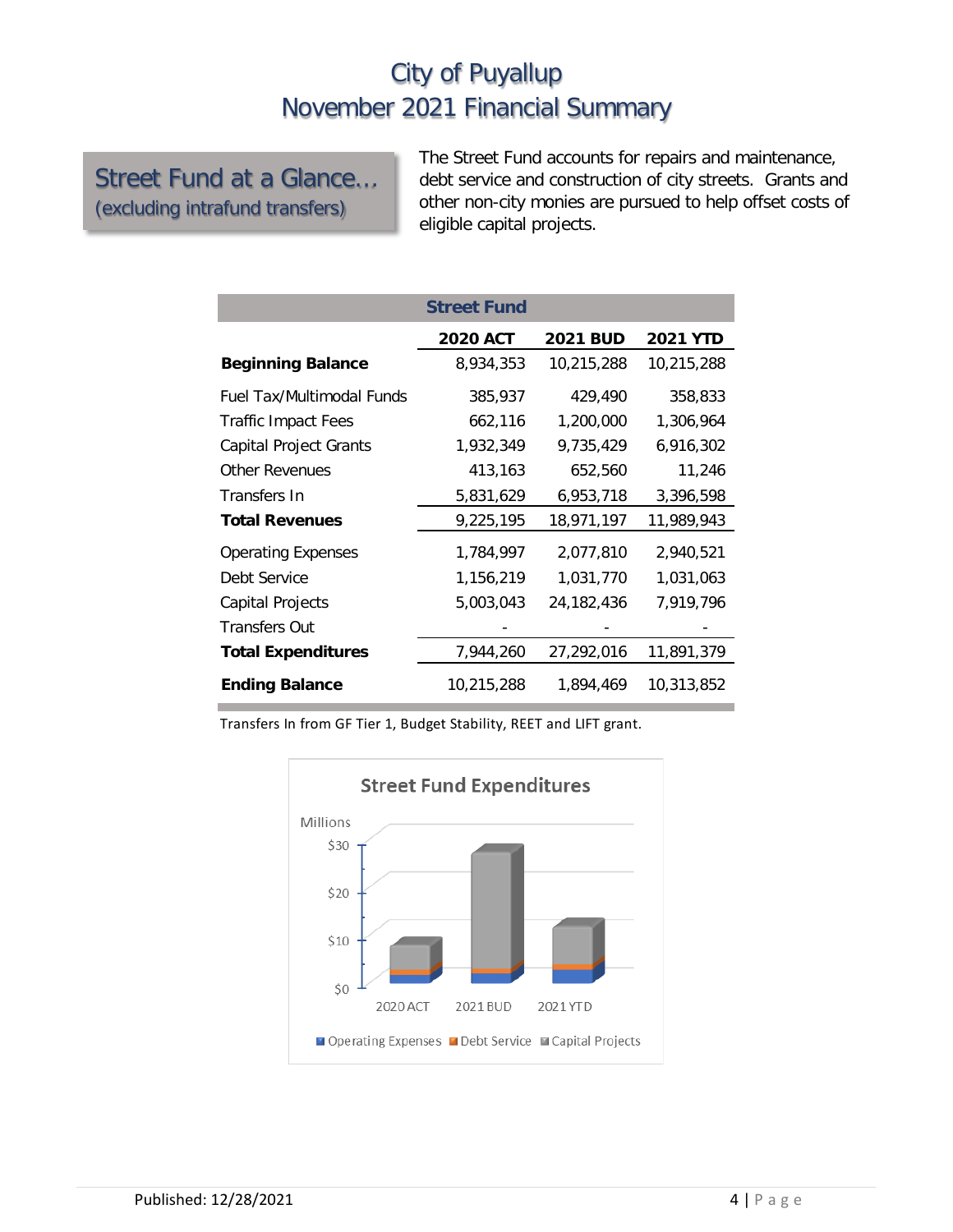Utilities at a Glance… (excluding transfers)

City utilities (sanitation, water, wastewater and stormwater) are funded with user and system development charges, which are expected to cover the operations, debt service and capital needs of the utility.

In response to the economic hardship on residents and businesses resulting from the state-wide response to COVID-19, the City has expanded the utility payment extension policy and waived late fees. Both are scheduled to be in effect until 60 days after the state of emergency is lifted. At that point, the regular payment extension and late fee policies will resume. As the months have gone by, delinquent account balances have increased substantially to nearly \$500,000 versus a pre-pandemic average of \$250,000. Pierce County has implemented a customer relief program and \$300,000 of City ARPA monies have been reserved for this purpose. We are hopeful that these programs will provide sufficient aid to those of our customers needing assistance.

| <b>Combined Utility Funds</b> |                 |                 |                 |  |  |  |  |
|-------------------------------|-----------------|-----------------|-----------------|--|--|--|--|
|                               | <b>2020 ACT</b> | <b>2021 BUD</b> | <b>2021 YTD</b> |  |  |  |  |
| <b>Beginning Balance</b>      | 25,225,934      | 27,835,990      | 27,835,990      |  |  |  |  |
| User Fees                     | 23,709,811      | 24,478,020      | 23,638,398      |  |  |  |  |
| <b>System Dev Charges</b>     | 1,945,322       | 1,980,860       | 3,308,793       |  |  |  |  |
| <b>Other Revenues</b>         | 338,556         | 294,200         | 191.848         |  |  |  |  |
| Grants                        | 1,257,782       | 6,402,477       | 1,767,869       |  |  |  |  |
| <b>Total Revenues</b>         | 27,251,471      | 33, 155, 557    | 28,906,909      |  |  |  |  |
| <b>Operating Expenses</b>     | 16,724,182      | 18,760,230      | 17,023,014      |  |  |  |  |
| Debt Service                  | 1,039,799       | 347,200         | 345,739         |  |  |  |  |
| <b>Capital Projects</b>       | 6,877,434       | 36,980,737      | 5,585,696       |  |  |  |  |
| <b>Total Expenditures</b>     | 24,641,415      | 56,088,167      | 22,954,449      |  |  |  |  |
| <b>Ending Balance</b>         | 27,835,990      | 4,903,380       | 33,788,449      |  |  |  |  |

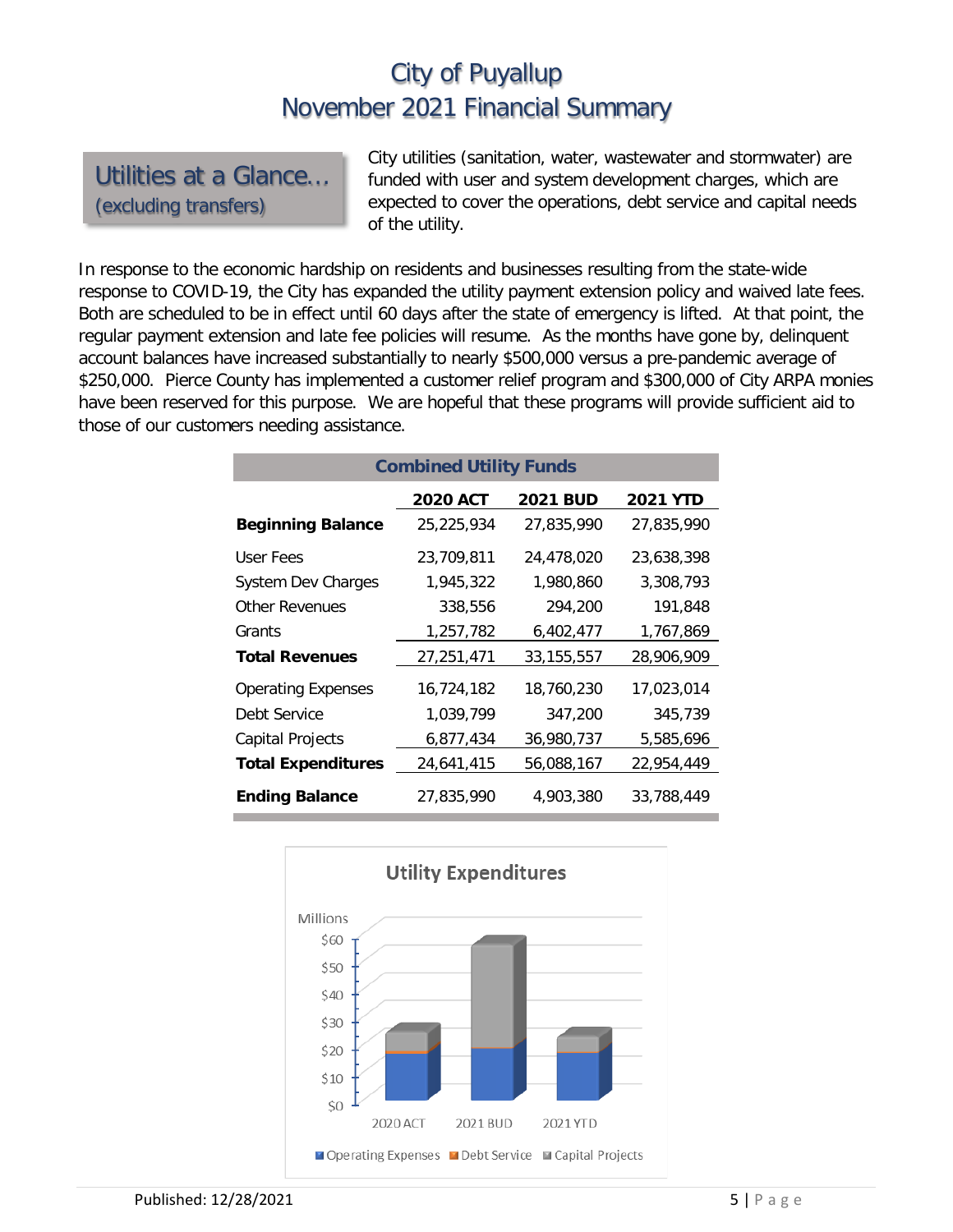| <b>City-Wide Cash and Investments</b> |            |            |            |            |                |                 |  |
|---------------------------------------|------------|------------|------------|------------|----------------|-----------------|--|
|                                       | 2016 YE    | 2017 YE    | 2018 YE    | 2019 YE    | <b>2020 YE</b> | <b>2021 NOV</b> |  |
| <b>General Fund</b>                   | 1,714,189  | 5,613,564  | 7,188,466  | 7,504,974  | 7,786,760      | 16,876,953      |  |
| General Fund - Other                  | 3,504,895  | 2,648,335  | 2,806,831  | 2,798,442  | 4,486,592      | 4,618,771       |  |
| Special Revenue                       | 7,245,450  | 9,455,865  | 4,562,016  | 5,261,402  | 5,119,889      | 13,475,519      |  |
| Debt Service                          | 282,095    | 288,292    | 305,283    | 517,046    | 505,658        | 3,018,205       |  |
| <b>Street Capital Projects</b>        | 3,486,440  | 5,273,289  | 5,476,894  | 8,915,411  | 10,215,288     | 10,325,674      |  |
| Parks Capital Projects                | 1,150,658  | 1,896,328  | 4,879,439  | 2,904,086  | 2,948,859      | 4,081,602       |  |
| <b>Facility Capital Projects</b>      | 119,948    | 121,076    | 558,137    | 1,984,322  | 1,961,283      | 1,883,735       |  |
| Enterprise - Utilities                | 23,046,430 | 25,887,173 | 23,569,469 | 25,214,816 | 27,833,412     | 33,536,406      |  |
| Enterprise - Pavilion                 | 101,306    | 87,234     | 97,165     | 95,158     | 90,373         | 107,004         |  |
| Internal Service                      | 7,545,047  | 7,662,713  | 8,350,700  | 8,885,049  | 8,008,817      | 8,066,855       |  |
| Total                                 | 48,196,459 | 58,933,870 | 57,794,399 | 64,080,707 | 68,956,931     | 95,990,724      |  |

**General Fund:** Comparing 2016 and 2020 ending cash, the balance has grown by \$6.2 million. This is intentional growth to ensure adequate reserves for cash flow purposes and in case of an economic downturn.

**All Other Funds:** As of 2020 year-end, the cash balances for all other funds combined have grown by \$15.5 million since 2016, largely due to a significant increase in funding available for capital projects.

Special Revenues include \$5.9 million in ARPA monies received in July, which is half of the City's total allocation. The remaining half is expected in July/August 2022.